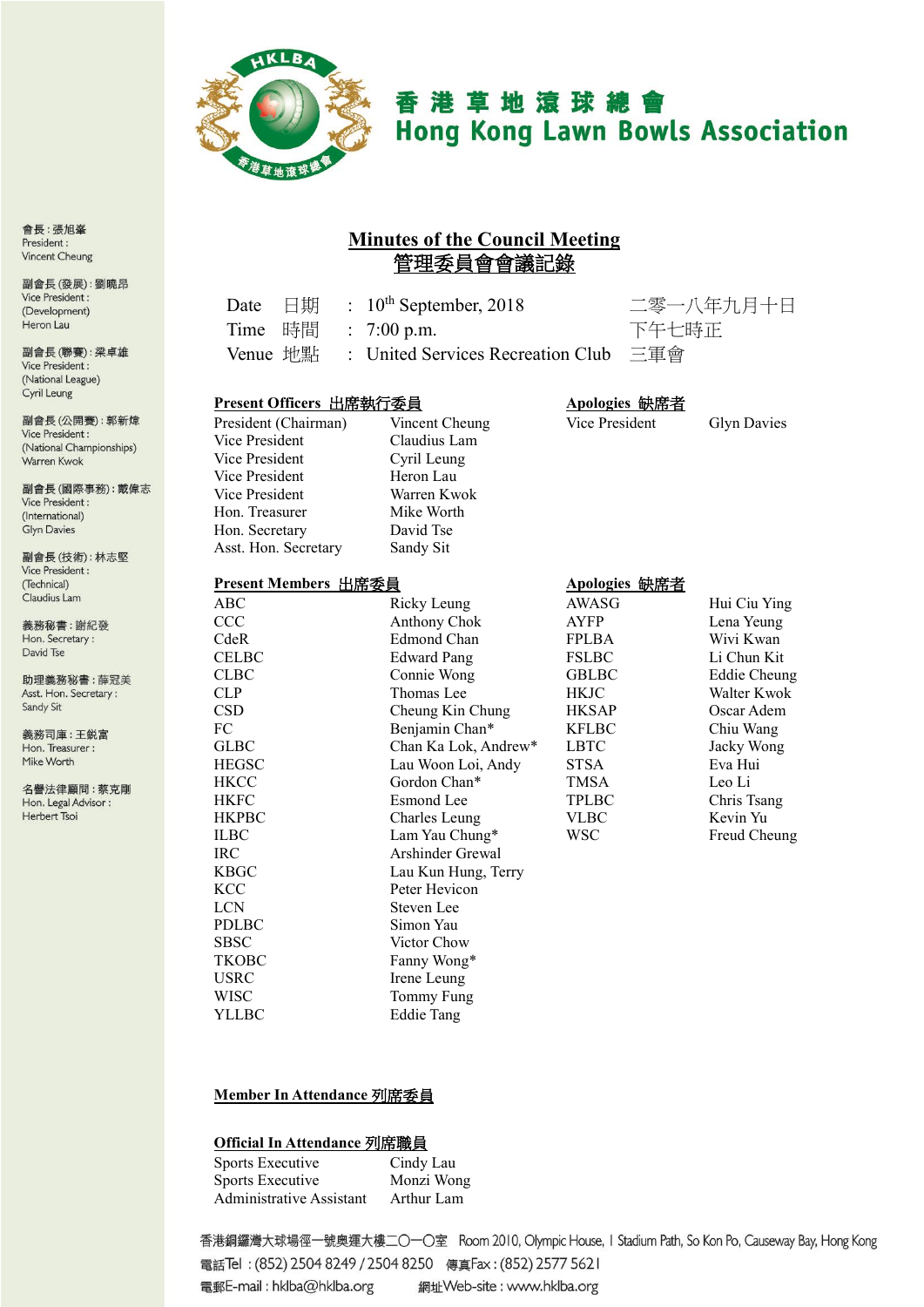### **1. ACCEPTANCE OF PREVIOUS MINUTES**

The minutes of the council meeting held on 23 July, 2018, having been circulated to all members of the Council of Management, were taken as read, confirmed, and approved.

### **2. MATTERS ARISING**

None.

## **3. CORRESPONDENCE**

- 3.1 HKLBA would send U25 Squad to participate in the International Indoor Bowls Council Junior World Singles & Mixed Pairs to be held on 3-7 December, 2018 in Glasgow Indoor Bowls Club, Scotland.
- 3.2 The application of Simply Bowls Institute had been scrutinized by the Secretariat and accepted by Council of Management as a new member of the HKLBA.

### **4. TREASURER'S REPORT**

4.1 The Hon. Treasurer pointed out that some clubs had persistently had overdue payments for more than 90 days. In this respect, the meeting resolved that those clubs, which had outstanding payments for more than 90 days by the application deadline of Triples League, would be banned from participating in the League.

### **5. NATIONAL LEAGUE**

5.1 Triples League 2018 would start on 8 December, 2018 and finish by 2 Mar, 2019. Entry would be closed on 15 October 2018 and the format would be the same as previous years.

#### **6. NATIONAL COMPETITIONS**

- 6.1 In the Men's National Triples 2018 (Ref 135), players of the Away side went all the way to the competing venue (TP) but found that the green had been closed without being informed. The Home team did not turn up on schedule. Although the Home team explained that they were not able to contact the Away team, the National Competition Panel granted a Walkover to the latter.
- 6.2 The National Championship Finals Day 2018–Winter would be held at CCC on Sunday 27 January, 2019.
- 6.3 The Bowls Grand Prix 2019 would be suspended due to clash with the local international event.
- 6.4 The National Championships Calendar 2019 had been drafted. It would be issued shortly to members of the Council.

#### **7. DEVELOPMENT**

7.1 Owing to time clashes with overseas international events, Under-25 Singles Championships 2018 would be postponed to 23 December, 2018 at SLY for the first day and 30 December, 2018 at KCC for the final day. The indoor green of CdeR would be reserved as contingency venue.